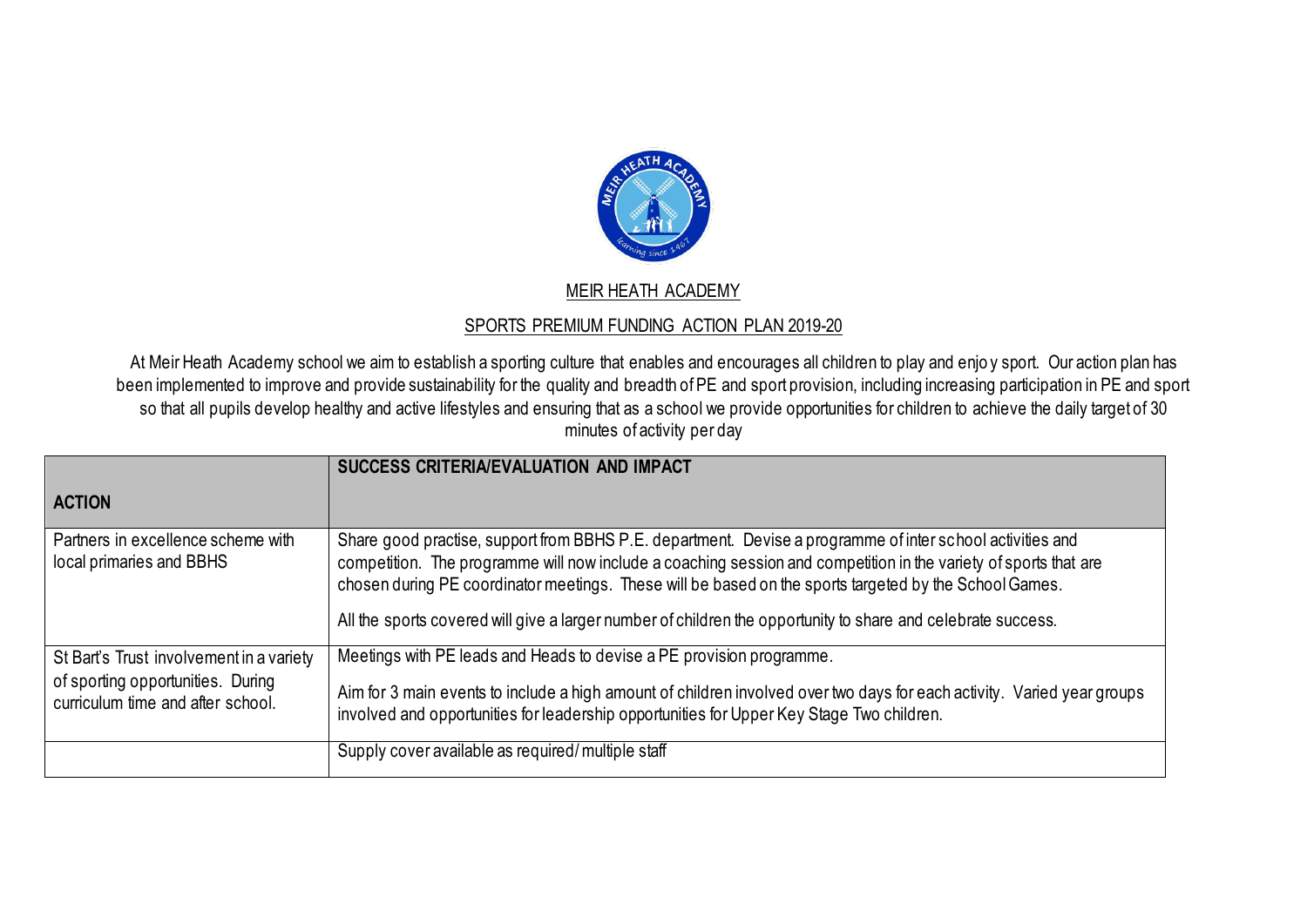| Release time for PE coordinator and<br>staff for competitions and sporting<br>opportunities                        | Children to participate in level 2 school games and local cluster events. Children to participate in intra school events in a<br>variety of sports linked to the partners in excellence scheme to gain Sports Mark Gold for the fourth year.                                                        |
|--------------------------------------------------------------------------------------------------------------------|-----------------------------------------------------------------------------------------------------------------------------------------------------------------------------------------------------------------------------------------------------------------------------------------------------|
| Hiring appropriate facilities for intra and<br>inter school competitions and activities                            | Children to experience performing in a variety of venues and using excellent facilities and travel for large numbers of<br>children to attend.                                                                                                                                                      |
|                                                                                                                    | Medals / trophies                                                                                                                                                                                                                                                                                   |
| Continued playground leader<br>programme and training                                                              | Training the present year 6 children in order for them begin the role during the 2018-2019 academic year.                                                                                                                                                                                           |
|                                                                                                                    | New equipment and resources.                                                                                                                                                                                                                                                                        |
|                                                                                                                    | Rewards for playground leader excellence.                                                                                                                                                                                                                                                           |
|                                                                                                                    | Rewards for children taking part.                                                                                                                                                                                                                                                                   |
|                                                                                                                    | Recognition in assembly.                                                                                                                                                                                                                                                                            |
| Equipment                                                                                                          | To audit, replace and replenish equipment for sport and P.E. to support the teaching in lesson time and extra-curricular<br>activities.                                                                                                                                                             |
|                                                                                                                    | Specific targeted areas of equipment will be gymnastics equipment                                                                                                                                                                                                                                   |
|                                                                                                                    | Replenish sports kits/tops for school events and competitions and purchase kit bags to allocate to eliminate kits going<br>missing                                                                                                                                                                  |
|                                                                                                                    | Staff PE uniform - raise the profile of sport across the school                                                                                                                                                                                                                                     |
| Bronze Package for Better Lunchtimes<br>audit and plan                                                             | Audit, planning, implementation for healthy and active lunchtimes                                                                                                                                                                                                                                   |
| P.E. subject leader and school sports<br>council to plan a series of intra-school<br>(inter house) tournaments and | Sports Council to take an active role in planning and preparation for activities and tournaments. Regular meetings<br>throughout the year. For the children in both key stages to experience competitive sport competition. To prepare children<br>in resilience and competitiveness and fair play. |